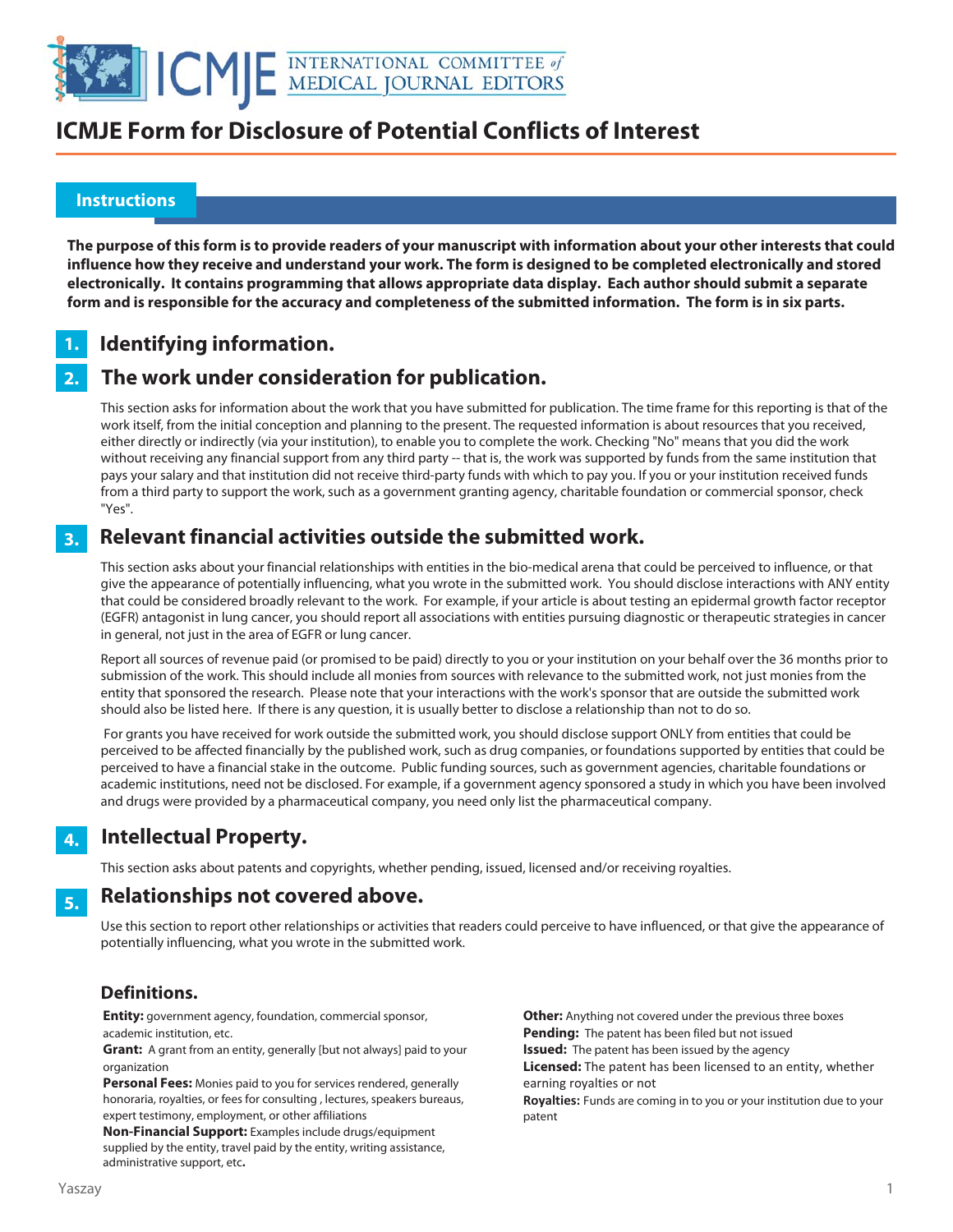

| <b>Section 1.</b>                                 | <b>Identifying Information</b>   |                                                                                                                            |
|---------------------------------------------------|----------------------------------|----------------------------------------------------------------------------------------------------------------------------|
| 1. Given Name (First Name)<br>Burt                | 2. Surname (Last Name)<br>Yaszay | 3. Date<br>02-March-2018                                                                                                   |
| 4. Are you the corresponding author?              | $\sqrt{ N_{0}}$<br>Yes           | Corresponding Author's Name<br>Peter Newton, MD                                                                            |
| 5. Manuscript Title                               |                                  | Anterior Spinal Growth Tethering for Immature Patients with Scoliosis - A Retrospective Look 2 to 4 Years Post-operatively |
| 6. Manuscript Identifying Number (if you know it) |                                  |                                                                                                                            |

### **The Work Under Consideration for Publication**

Did you or your institution **at any time** receive payment or services from a third party (government, commercial, private foundation, etc.) for any aspect of the submitted work (including but not limited to grants, data monitoring board, study design, manuscript preparation, statistical analysis, etc.)?

Are there any relevant conflicts of interest?  $\Box$  Yes

|  | ۰.<br>× |
|--|---------|
|--|---------|

## **Relevant financial activities outside the submitted work. Section 3. Relevant financial activities outset**

Place a check in the appropriate boxes in the table to indicate whether you have financial relationships (regardless of amount of compensation) with entities as described in the instructions. Use one line for each entity; add as many lines as you need by clicking the "Add +" box. You should report relationships that were **present during the 36 months prior to publication**.

Are there any relevant conflicts of interest?  $\sqrt{\ }$  Yes  $\Box$  No

If yes, please fill out the appropriate information below.

| <b>Name of Entity</b>                 | Grant?       | Fees <sup>5</sup> | Personal Non-Financial<br>Support? | $ $ Other $?$ | <b>Comments</b> |  |
|---------------------------------------|--------------|-------------------|------------------------------------|---------------|-----------------|--|
| K <sub>2</sub> M                      | $\checkmark$ | $\sqrt{}$         |                                    |               |                 |  |
| DePuy Synthes Spine                   | $\checkmark$ | $\sqrt{}$         |                                    |               |                 |  |
| Nuvasive                              |              | $\checkmark$      |                                    |               |                 |  |
| Medtronic                             |              | $\sqrt{}$         |                                    |               |                 |  |
| Orthopediatrics                       |              |                   |                                    |               |                 |  |
| Stryker                               |              | $\checkmark$      |                                    |               |                 |  |
| Globus                                |              | $\checkmark$      |                                    |               |                 |  |
| Setting Scoliosis Straight Foundation | ✓            |                   |                                    |               |                 |  |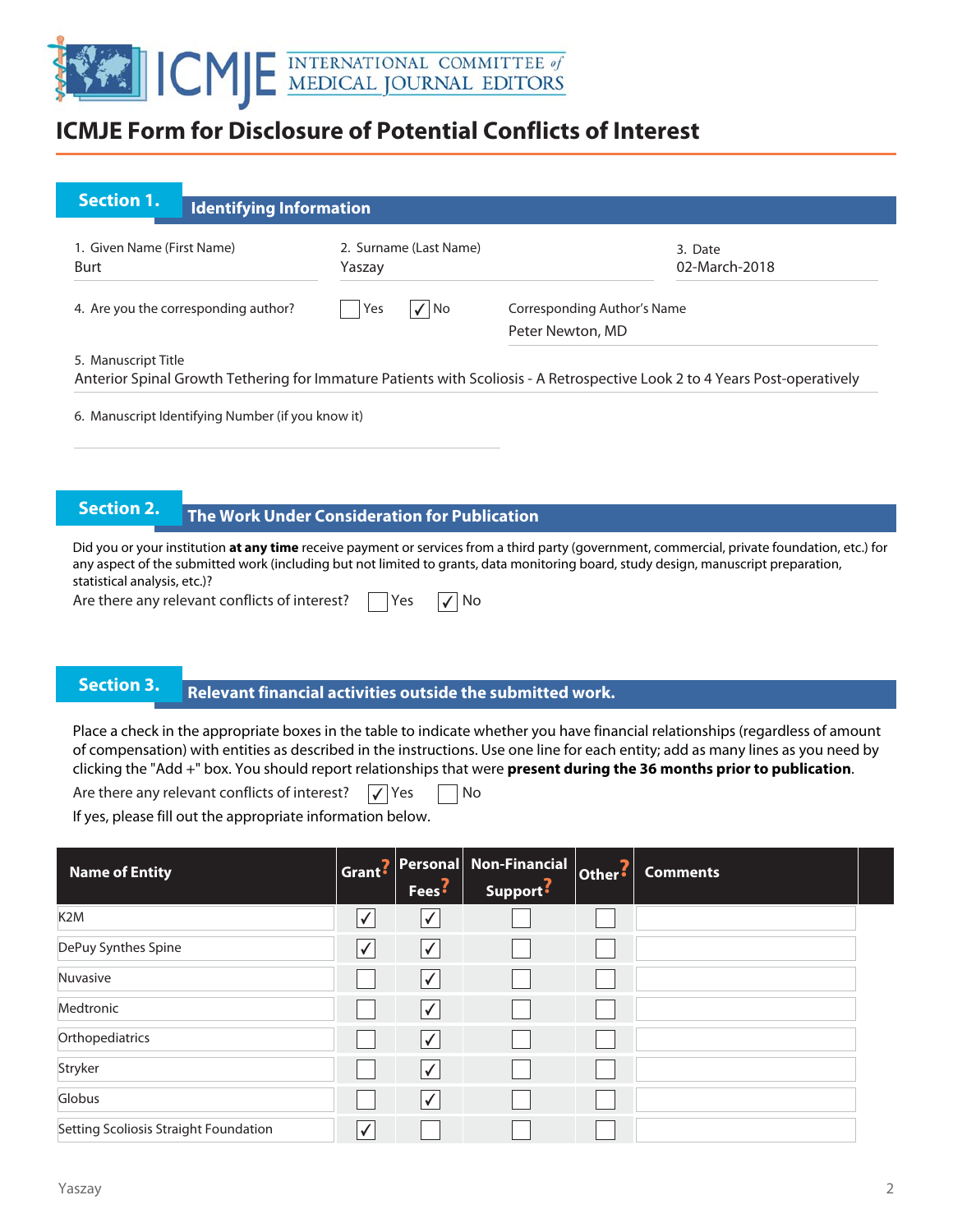

### **Intellectual Property -- Patents & Copyrights**

Do you have any patents, whether planned, pending or issued, broadly relevant to the work?  $\sqrt{\sqrt{2}}$  Yes  $\sqrt{\sqrt{2}}$ 

If yes, please fill out the appropriate information below. If you have more than one entity press the "ADD" button to add a row. Excess rows can be removed by pressing the "X" button.

| Patent:          |  |  | Pending?   Issued?   Licensed? Royalties?   Licensee? | <b>Comments</b> |  |
|------------------|--|--|-------------------------------------------------------|-----------------|--|
| K <sub>2</sub> M |  |  |                                                       |                 |  |

### **Section 5.** Relationships not covered above

Are there other relationships or activities that readers could perceive to have influenced, or that give the appearance of potentially influencing, what you wrote in the submitted work?

Yes, the following relationships/conditions/circumstances are present (explain below):

 $\sqrt{\sqrt{N}}$  No other relationships/conditions/circumstances that present a potential conflict of interest

At the time of manuscript acceptance, journals will ask authors to confirm and, if necessary, update their disclosure statements. On occasion, journals may ask authors to disclose further information about reported relationships.

### **Section 6. Disclosure Statement**

Based on the above disclosures, this form will automatically generate a disclosure statement, which will appear in the box below.

Dr. Yaszay reports grants and personal fees from K2M, grants and personal fees from DePuy Synthes Spine, personal fees from Nuvasive, personal fees from Medtronic, personal fees from Orthopediatrics, personal fees from Stryker, personal fees from Globus, grants from Setting Scoliosis Straight Foundation, outside the submitted work; In addition, Dr. Yaszay has a patent K2M with royalties paid.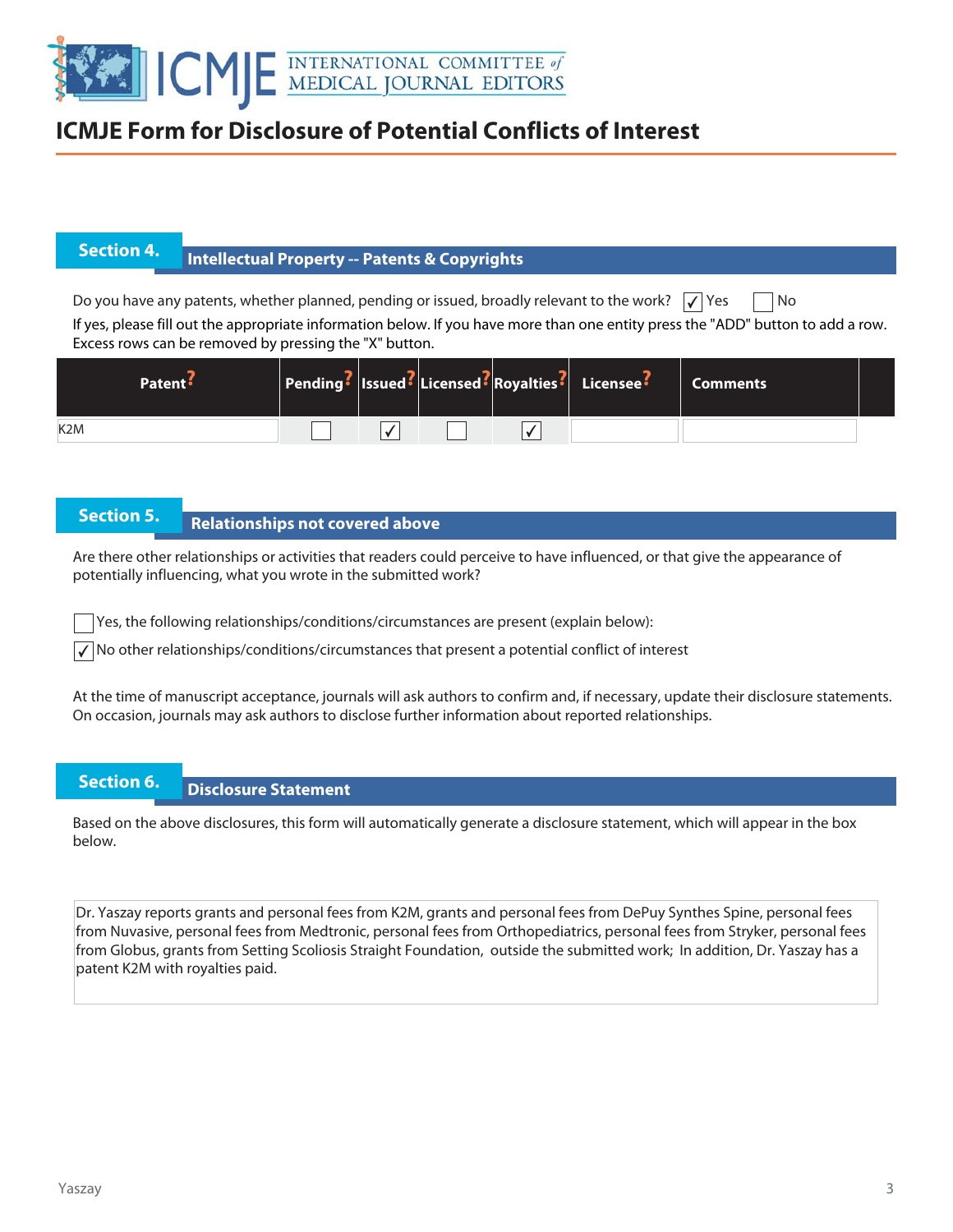

**Evaluation and Feedback**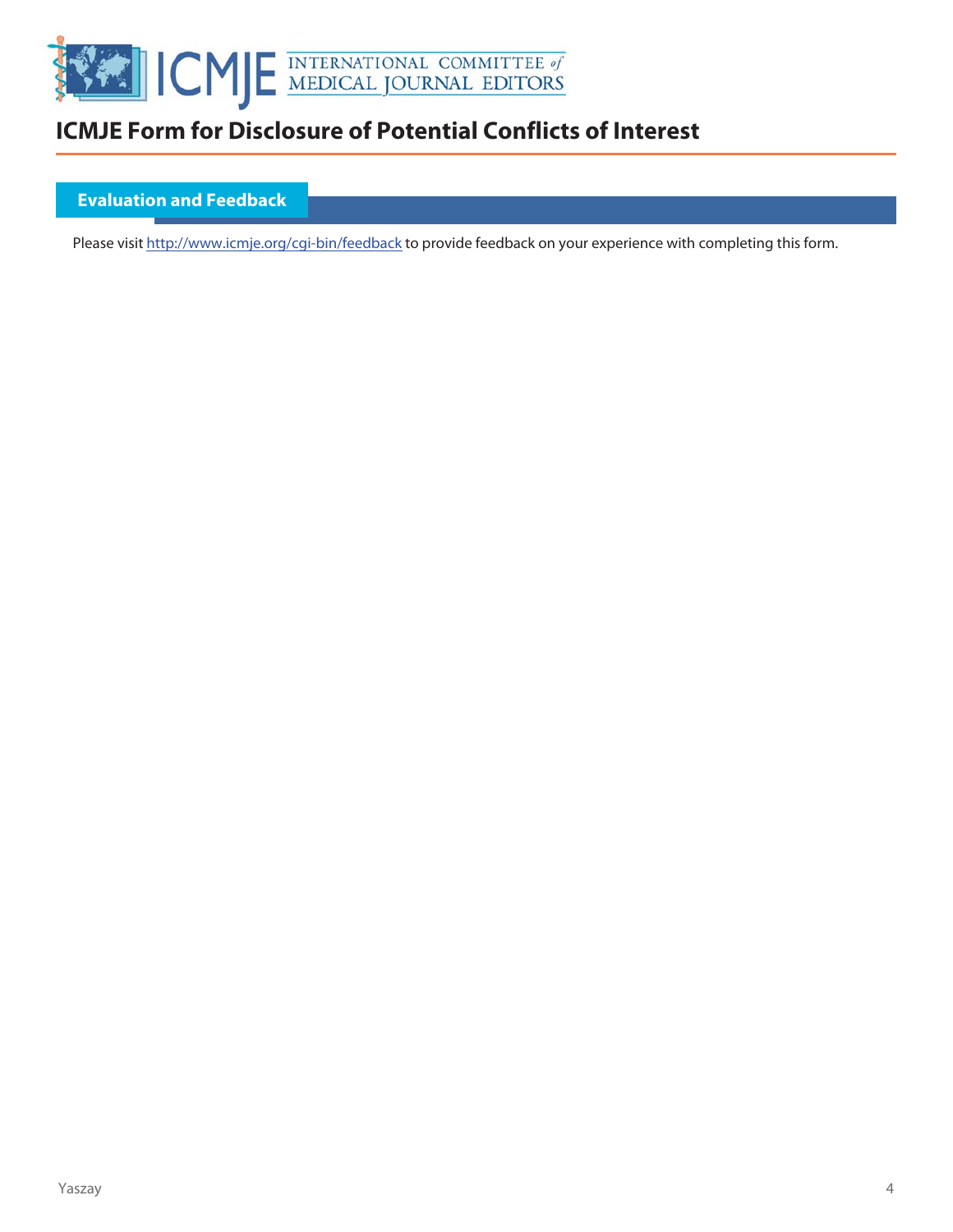

### **Instructions**

 

> **The purpose of this form is to provide readers of your manuscript with information about your other interests that could influence how they receive and understand your work. The form is designed to be completed electronically and stored electronically. It contains programming that allows appropriate data display. Each author should submit a separate form and is responsible for the accuracy and completeness of the submitted information. The form is in six parts.**

#### **Identifying information. 1.**

#### **The work under consideration for publication. 2.**

This section asks for information about the work that you have submitted for publication. The time frame for this reporting is that of the work itself, from the initial conception and planning to the present. The requested information is about resources that you received, either directly or indirectly (via your institution), to enable you to complete the work. Checking "No" means that you did the work without receiving any financial support from any third party -- that is, the work was supported by funds from the same institution that pays your salary and that institution did not receive third-party funds with which to pay you. If you or your institution received funds from a third party to support the work, such as a government granting agency, charitable foundation or commercial sponsor, check "Yes".

#### **Relevant financial activities outside the submitted work. 3.**

This section asks about your financial relationships with entities in the bio-medical arena that could be perceived to influence, or that give the appearance of potentially influencing, what you wrote in the submitted work. You should disclose interactions with ANY entity that could be considered broadly relevant to the work. For example, if your article is about testing an epidermal growth factor receptor (EGFR) antagonist in lung cancer, you should report all associations with entities pursuing diagnostic or therapeutic strategies in cancer in general, not just in the area of EGFR or lung cancer.

Report all sources of revenue paid (or promised to be paid) directly to you or your institution on your behalf over the 36 months prior to submission of the work. This should include all monies from sources with relevance to the submitted work, not just monies from the entity that sponsored the research. Please note that your interactions with the work's sponsor that are outside the submitted work should also be listed here. If there is any question, it is usually better to disclose a relationship than not to do so.

 For grants you have received for work outside the submitted work, you should disclose support ONLY from entities that could be perceived to be affected financially by the published work, such as drug companies, or foundations supported by entities that could be perceived to have a financial stake in the outcome. Public funding sources, such as government agencies, charitable foundations or academic institutions, need not be disclosed. For example, if a government agency sponsored a study in which you have been involved and drugs were provided by a pharmaceutical company, you need only list the pharmaceutical company.

#### **Intellectual Property. 4.**

This section asks about patents and copyrights, whether pending, issued, licensed and/or receiving royalties.

#### **Relationships not covered above. 5.**

Use this section to report other relationships or activities that readers could perceive to have influenced, or that give the appearance of potentially influencing, what you wrote in the submitted work.

### **Definitions.**

**Entity:** government agency, foundation, commercial sponsor, academic institution, etc.

**Grant:** A grant from an entity, generally [but not always] paid to your organization

**Personal Fees:** Monies paid to you for services rendered, generally honoraria, royalties, or fees for consulting , lectures, speakers bureaus, expert testimony, employment, or other affiliations

**Non-Financial Support:** Examples include drugs/equipment supplied by the entity, travel paid by the entity, writing assistance, administrative support, etc**.**

**Other:** Anything not covered under the previous three boxes **Pending:** The patent has been filed but not issued **Issued:** The patent has been issued by the agency **Licensed:** The patent has been licensed to an entity, whether earning royalties or not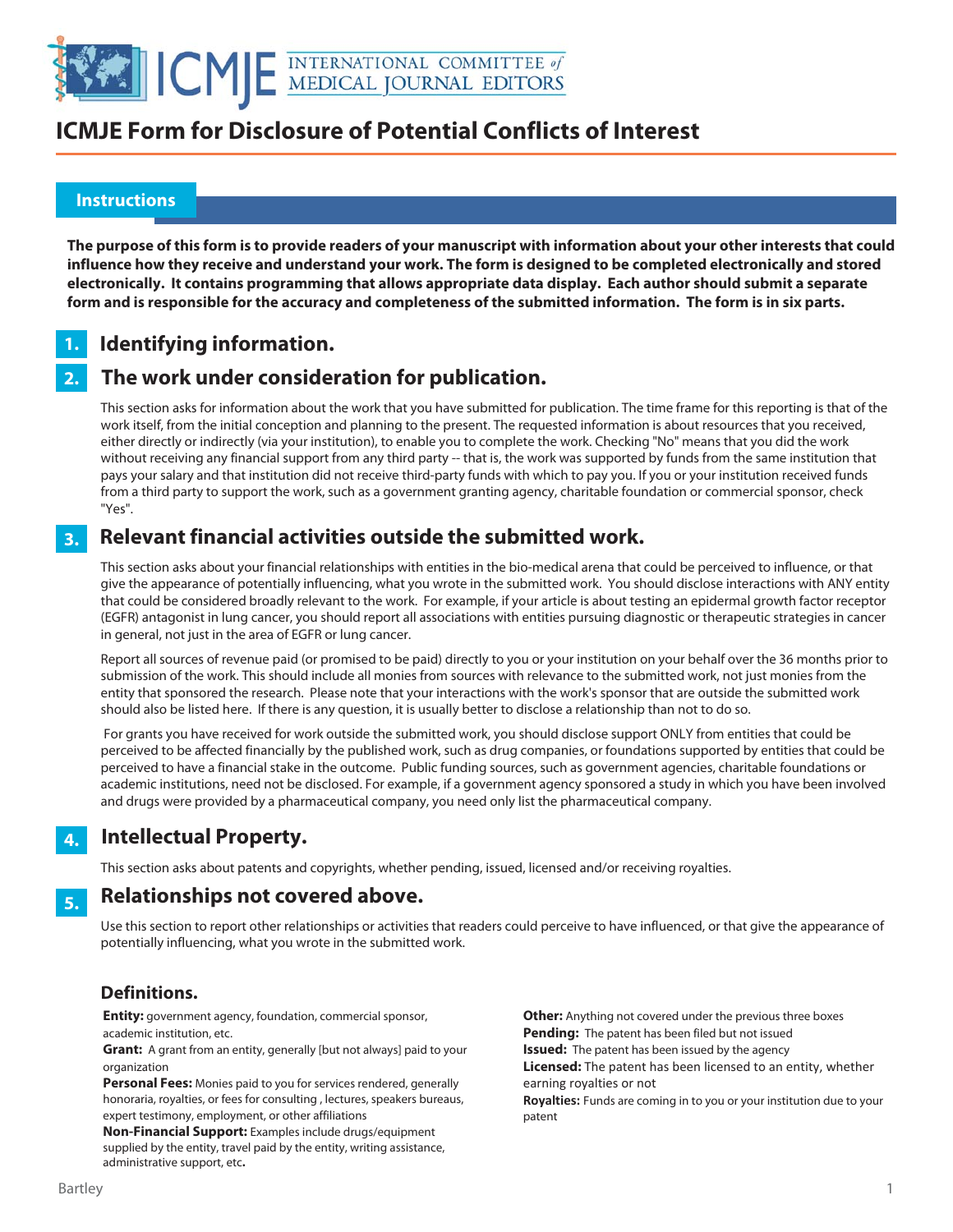

| <b>Section 1.</b>                                 | <b>Identifying Information</b>                            |                                          |                |                                                 |                                                                                                                                                                                                                                                                                                                                                                                             |
|---------------------------------------------------|-----------------------------------------------------------|------------------------------------------|----------------|-------------------------------------------------|---------------------------------------------------------------------------------------------------------------------------------------------------------------------------------------------------------------------------------------------------------------------------------------------------------------------------------------------------------------------------------------------|
| 1. Given Name (First Name)<br>Carrie              |                                                           | 2. Surname (Last Name)<br><b>Bartley</b> |                |                                                 | 3. Date<br>27-February-2018                                                                                                                                                                                                                                                                                                                                                                 |
| 4. Are you the corresponding author?              |                                                           | Yes                                      | $\sqrt{ N_0 }$ | Corresponding Author's Name<br>Peter Newton, MD |                                                                                                                                                                                                                                                                                                                                                                                             |
| 5. Manuscript Title                               |                                                           |                                          |                |                                                 | Anterior Spinal Growth Tethering for Immature Patients with Scoliosis - A Retrospective Look 2 to 4 Years Post-operatively                                                                                                                                                                                                                                                                  |
| 6. Manuscript Identifying Number (if you know it) |                                                           |                                          |                |                                                 |                                                                                                                                                                                                                                                                                                                                                                                             |
|                                                   |                                                           |                                          |                |                                                 |                                                                                                                                                                                                                                                                                                                                                                                             |
| <b>Section 2.</b>                                 | <b>The Work Under Consideration for Publication</b>       |                                          |                |                                                 |                                                                                                                                                                                                                                                                                                                                                                                             |
| statistical analysis, etc.)?                      |                                                           |                                          |                |                                                 | Did you or your institution at any time receive payment or services from a third party (government, commercial, private foundation, etc.) for<br>any aspect of the submitted work (including but not limited to grants, data monitoring board, study design, manuscript preparation,                                                                                                        |
| Are there any relevant conflicts of interest?     |                                                           | Yes                                      | No             |                                                 |                                                                                                                                                                                                                                                                                                                                                                                             |
|                                                   |                                                           |                                          |                |                                                 |                                                                                                                                                                                                                                                                                                                                                                                             |
| <b>Section 3.</b>                                 |                                                           |                                          |                |                                                 |                                                                                                                                                                                                                                                                                                                                                                                             |
|                                                   | Relevant financial activities outside the submitted work. |                                          |                |                                                 |                                                                                                                                                                                                                                                                                                                                                                                             |
|                                                   |                                                           |                                          |                |                                                 | Place a check in the appropriate boxes in the table to indicate whether you have financial relationships (regardless of amount<br>of compensation) with entities as described in the instructions. Use one line for each entity; add as many lines as you need by<br>clicking the "Add +" box. You should report relationships that were present during the 36 months prior to publication. |
| Are there any relevant conflicts of interest?     |                                                           | Yes                                      | No             |                                                 |                                                                                                                                                                                                                                                                                                                                                                                             |

|  |  | Do you have any patents, whether planned, pending or issued, broadly relevant to the work? $\Box$ Yes $\Box$ No |
|--|--|-----------------------------------------------------------------------------------------------------------------|
|--|--|-----------------------------------------------------------------------------------------------------------------|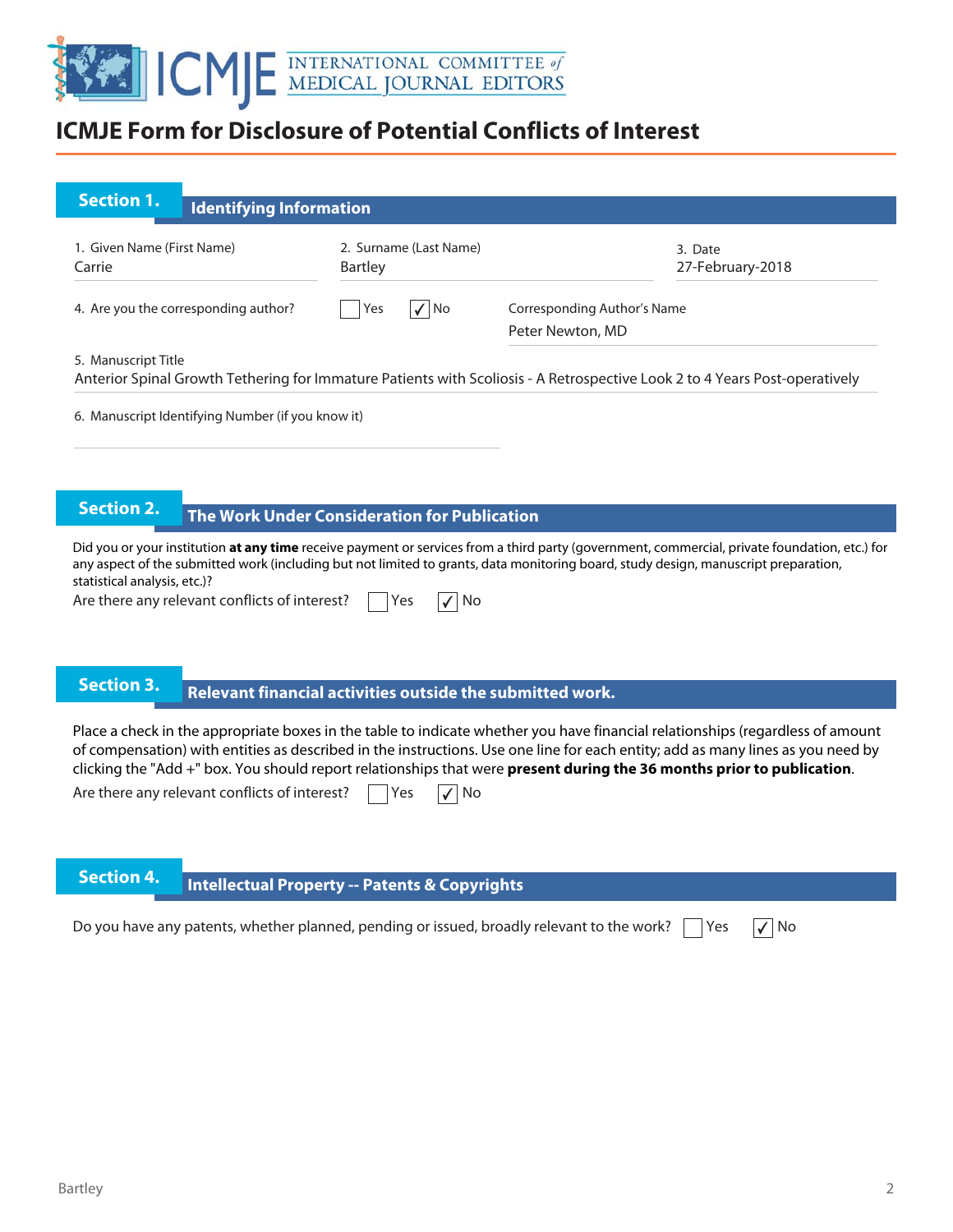

### **Section 5.** Relationships not covered above

Are there other relationships or activities that readers could perceive to have influenced, or that give the appearance of potentially influencing, what you wrote in the submitted work?

Yes, the following relationships/conditions/circumstances are present (explain below):

 $\sqrt{\ }$  No other relationships/conditions/circumstances that present a potential conflict of interest

At the time of manuscript acceptance, journals will ask authors to confirm and, if necessary, update their disclosure statements. On occasion, journals may ask authors to disclose further information about reported relationships.

### **Section 6. Disclosure Statement**

Based on the above disclosures, this form will automatically generate a disclosure statement, which will appear in the box below.

Ms. Bartley has nothing to disclose.

### **Evaluation and Feedback**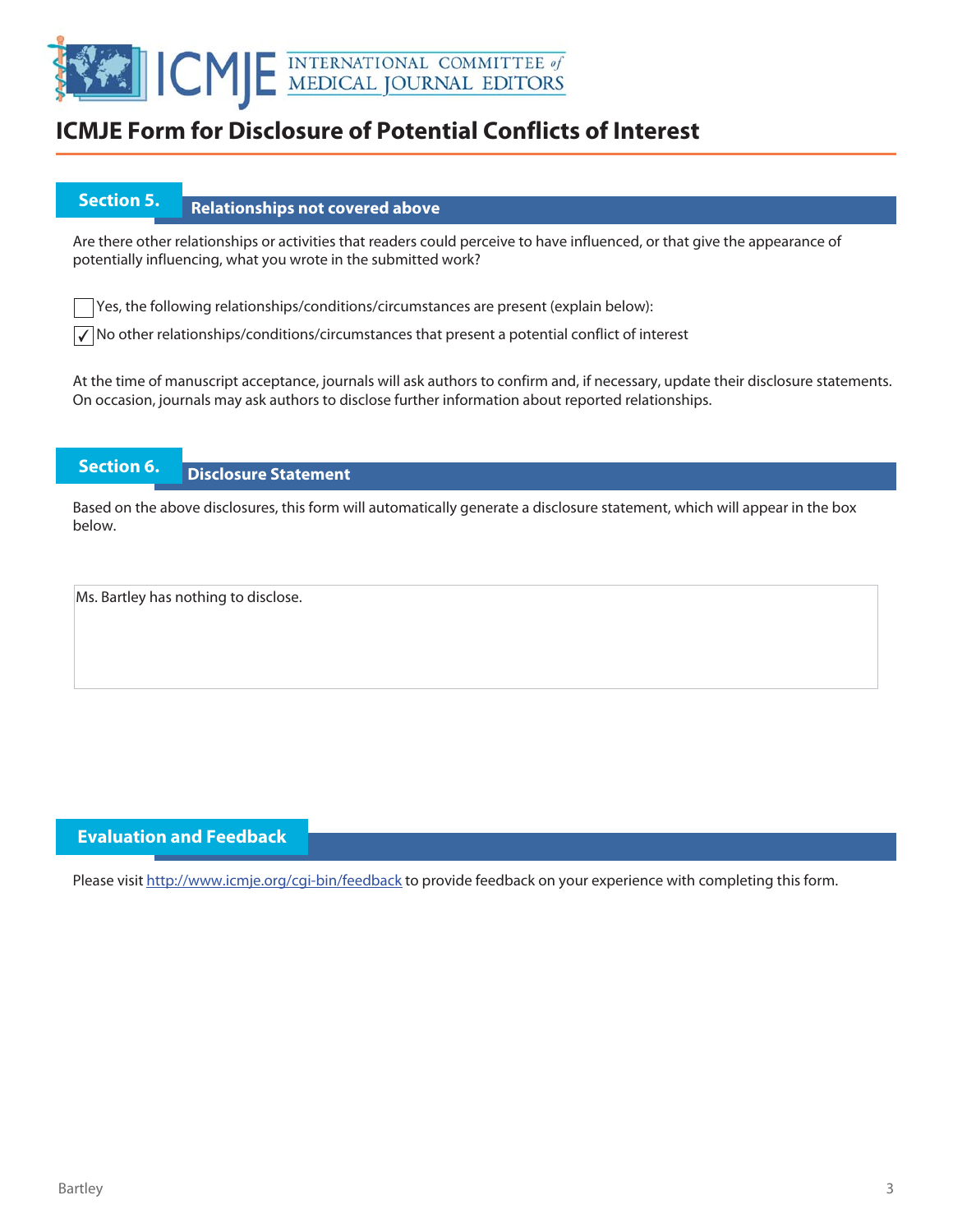

### **Instructions**

 

> **The purpose of this form is to provide readers of your manuscript with information about your other interests that could influence how they receive and understand your work. The form is designed to be completed electronically and stored electronically. It contains programming that allows appropriate data display. Each author should submit a separate form and is responsible for the accuracy and completeness of the submitted information. The form is in six parts.**

#### **Identifying information. 1.**

#### **The work under consideration for publication. 2.**

This section asks for information about the work that you have submitted for publication. The time frame for this reporting is that of the work itself, from the initial conception and planning to the present. The requested information is about resources that you received, either directly or indirectly (via your institution), to enable you to complete the work. Checking "No" means that you did the work without receiving any financial support from any third party -- that is, the work was supported by funds from the same institution that pays your salary and that institution did not receive third-party funds with which to pay you. If you or your institution received funds from a third party to support the work, such as a government granting agency, charitable foundation or commercial sponsor, check "Yes".

#### **Relevant financial activities outside the submitted work. 3.**

This section asks about your financial relationships with entities in the bio-medical arena that could be perceived to influence, or that give the appearance of potentially influencing, what you wrote in the submitted work. You should disclose interactions with ANY entity that could be considered broadly relevant to the work. For example, if your article is about testing an epidermal growth factor receptor (EGFR) antagonist in lung cancer, you should report all associations with entities pursuing diagnostic or therapeutic strategies in cancer in general, not just in the area of EGFR or lung cancer.

Report all sources of revenue paid (or promised to be paid) directly to you or your institution on your behalf over the 36 months prior to submission of the work. This should include all monies from sources with relevance to the submitted work, not just monies from the entity that sponsored the research. Please note that your interactions with the work's sponsor that are outside the submitted work should also be listed here. If there is any question, it is usually better to disclose a relationship than not to do so.

 For grants you have received for work outside the submitted work, you should disclose support ONLY from entities that could be perceived to be affected financially by the published work, such as drug companies, or foundations supported by entities that could be perceived to have a financial stake in the outcome. Public funding sources, such as government agencies, charitable foundations or academic institutions, need not be disclosed. For example, if a government agency sponsored a study in which you have been involved and drugs were provided by a pharmaceutical company, you need only list the pharmaceutical company.

#### **Intellectual Property. 4.**

This section asks about patents and copyrights, whether pending, issued, licensed and/or receiving royalties.

#### **Relationships not covered above. 5.**

Use this section to report other relationships or activities that readers could perceive to have influenced, or that give the appearance of potentially influencing, what you wrote in the submitted work.

### **Definitions.**

**Entity:** government agency, foundation, commercial sponsor, academic institution, etc.

**Grant:** A grant from an entity, generally [but not always] paid to your organization

**Personal Fees:** Monies paid to you for services rendered, generally honoraria, royalties, or fees for consulting , lectures, speakers bureaus, expert testimony, employment, or other affiliations

**Non-Financial Support:** Examples include drugs/equipment supplied by the entity, travel paid by the entity, writing assistance, administrative support, etc**.**

**Other:** Anything not covered under the previous three boxes **Pending:** The patent has been filed but not issued **Issued:** The patent has been issued by the agency **Licensed:** The patent has been licensed to an entity, whether earning royalties or not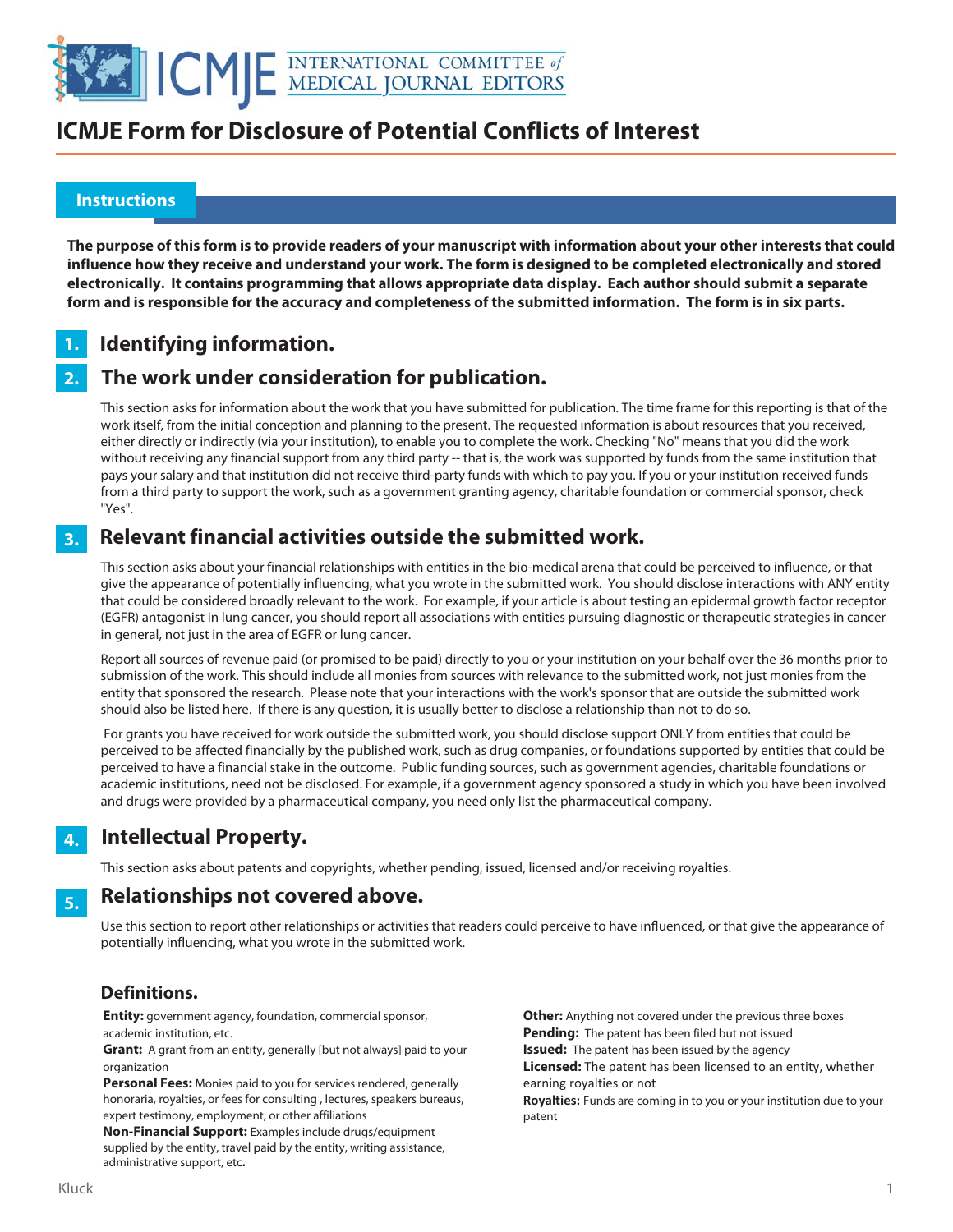

| <b>Section 1.</b>                                 | <b>Identifying Information</b>                            |                                                                                                                                                                                                                                                                                                                                                                                             |
|---------------------------------------------------|-----------------------------------------------------------|---------------------------------------------------------------------------------------------------------------------------------------------------------------------------------------------------------------------------------------------------------------------------------------------------------------------------------------------------------------------------------------------|
| 1. Given Name (First Name)<br>Dylan               | 2. Surname (Last Name)<br>Kluck                           | 3. Date<br>27-February-2018                                                                                                                                                                                                                                                                                                                                                                 |
| 4. Are you the corresponding author?              | $\sqrt{ N_0 }$<br>Yes                                     | Corresponding Author's Name<br>Peter Newton, MD                                                                                                                                                                                                                                                                                                                                             |
| 5. Manuscript Title                               |                                                           | Anterior Spinal Growth Tethering for Immature Patients with Scoliosis - A Retrospective Look 2 to 4 Years Post-operatively                                                                                                                                                                                                                                                                  |
| 6. Manuscript Identifying Number (if you know it) |                                                           |                                                                                                                                                                                                                                                                                                                                                                                             |
|                                                   |                                                           |                                                                                                                                                                                                                                                                                                                                                                                             |
| <b>Section 2.</b>                                 | The Work Under Consideration for Publication              |                                                                                                                                                                                                                                                                                                                                                                                             |
| statistical analysis, etc.)?                      |                                                           | Did you or your institution at any time receive payment or services from a third party (government, commercial, private foundation, etc.) for<br>any aspect of the submitted work (including but not limited to grants, data monitoring board, study design, manuscript preparation,                                                                                                        |
| Are there any relevant conflicts of interest?     | Yes<br>No                                                 |                                                                                                                                                                                                                                                                                                                                                                                             |
|                                                   |                                                           |                                                                                                                                                                                                                                                                                                                                                                                             |
| <b>Section 3.</b>                                 |                                                           |                                                                                                                                                                                                                                                                                                                                                                                             |
|                                                   | Relevant financial activities outside the submitted work. |                                                                                                                                                                                                                                                                                                                                                                                             |
|                                                   |                                                           | Place a check in the appropriate boxes in the table to indicate whether you have financial relationships (regardless of amount<br>of compensation) with entities as described in the instructions. Use one line for each entity; add as many lines as you need by<br>clicking the "Add +" box. You should report relationships that were present during the 36 months prior to publication. |
| Are there any relevant conflicts of interest?     | Yes<br>No                                                 |                                                                                                                                                                                                                                                                                                                                                                                             |

|  | Do you have any patents, whether planned, pending or issued, broadly relevant to the work? $\Box$ Yes $\Box$ No |  |  |
|--|-----------------------------------------------------------------------------------------------------------------|--|--|
|--|-----------------------------------------------------------------------------------------------------------------|--|--|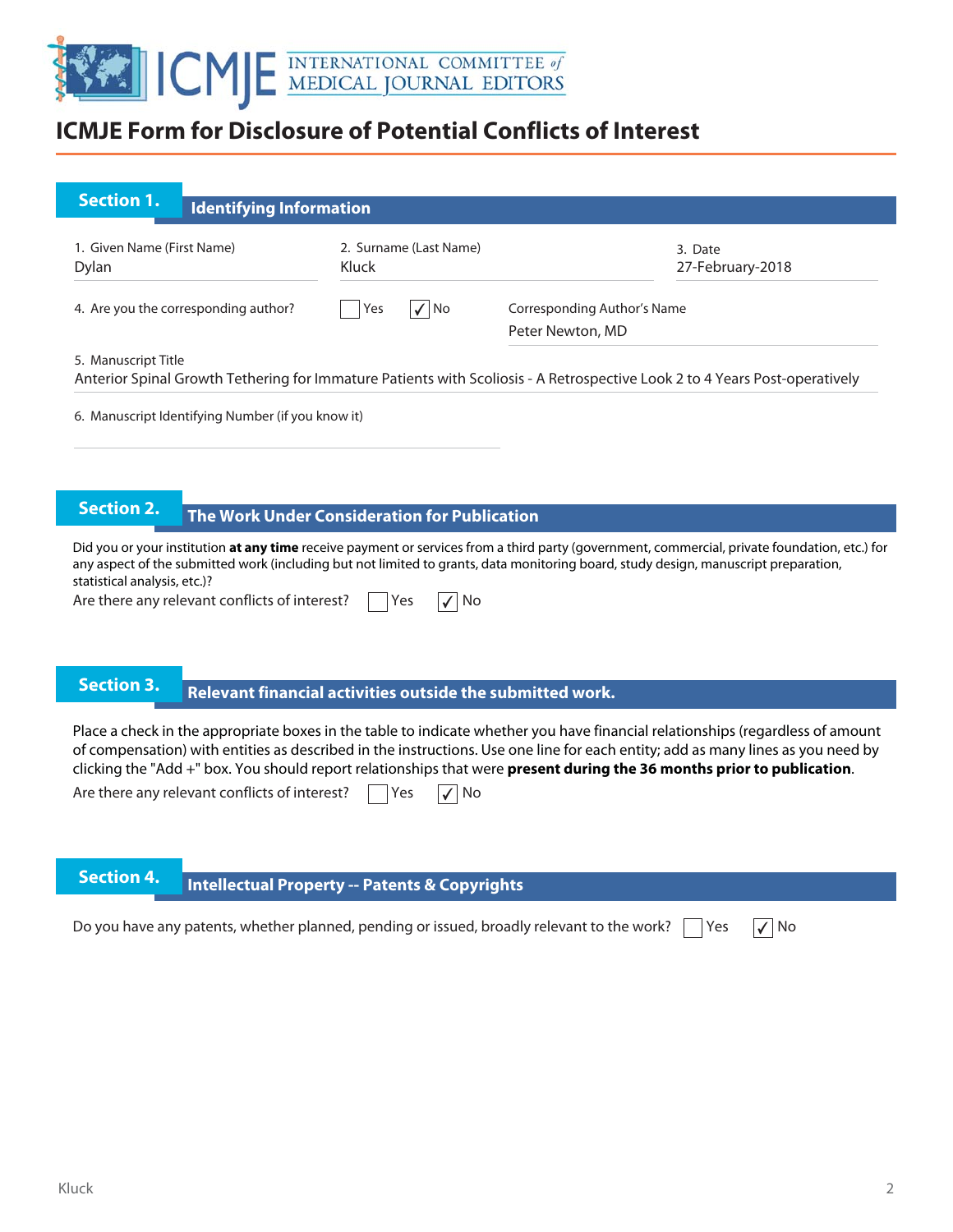

### **Section 5.** Relationships not covered above

Are there other relationships or activities that readers could perceive to have influenced, or that give the appearance of potentially influencing, what you wrote in the submitted work?

Yes, the following relationships/conditions/circumstances are present (explain below):

 $\sqrt{\ }$  No other relationships/conditions/circumstances that present a potential conflict of interest

At the time of manuscript acceptance, journals will ask authors to confirm and, if necessary, update their disclosure statements. On occasion, journals may ask authors to disclose further information about reported relationships.

### **Section 6. Disclosure Statement**

Based on the above disclosures, this form will automatically generate a disclosure statement, which will appear in the box below.

Dr. Kluck has nothing to disclose.

### **Evaluation and Feedback**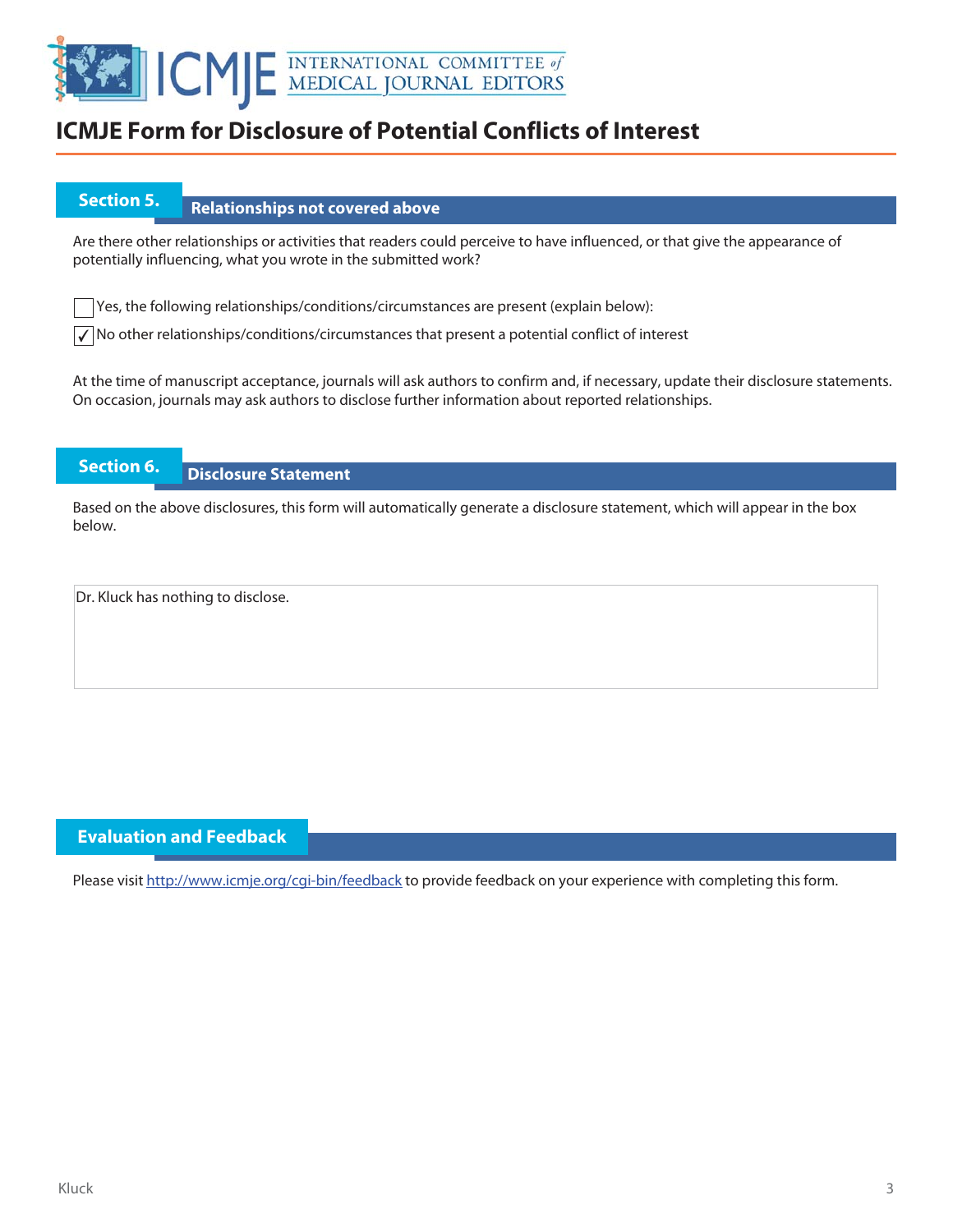

### **Instructions**

 

> **The purpose of this form is to provide readers of your manuscript with information about your other interests that could influence how they receive and understand your work. The form is designed to be completed electronically and stored electronically. It contains programming that allows appropriate data display. Each author should submit a separate form and is responsible for the accuracy and completeness of the submitted information. The form is in six parts.**

#### **Identifying information. 1.**

#### **The work under consideration for publication. 2.**

This section asks for information about the work that you have submitted for publication. The time frame for this reporting is that of the work itself, from the initial conception and planning to the present. The requested information is about resources that you received, either directly or indirectly (via your institution), to enable you to complete the work. Checking "No" means that you did the work without receiving any financial support from any third party -- that is, the work was supported by funds from the same institution that pays your salary and that institution did not receive third-party funds with which to pay you. If you or your institution received funds from a third party to support the work, such as a government granting agency, charitable foundation or commercial sponsor, check "Yes".

#### **Relevant financial activities outside the submitted work. 3.**

This section asks about your financial relationships with entities in the bio-medical arena that could be perceived to influence, or that give the appearance of potentially influencing, what you wrote in the submitted work. You should disclose interactions with ANY entity that could be considered broadly relevant to the work. For example, if your article is about testing an epidermal growth factor receptor (EGFR) antagonist in lung cancer, you should report all associations with entities pursuing diagnostic or therapeutic strategies in cancer in general, not just in the area of EGFR or lung cancer.

Report all sources of revenue paid (or promised to be paid) directly to you or your institution on your behalf over the 36 months prior to submission of the work. This should include all monies from sources with relevance to the submitted work, not just monies from the entity that sponsored the research. Please note that your interactions with the work's sponsor that are outside the submitted work should also be listed here. If there is any question, it is usually better to disclose a relationship than not to do so.

 For grants you have received for work outside the submitted work, you should disclose support ONLY from entities that could be perceived to be affected financially by the published work, such as drug companies, or foundations supported by entities that could be perceived to have a financial stake in the outcome. Public funding sources, such as government agencies, charitable foundations or academic institutions, need not be disclosed. For example, if a government agency sponsored a study in which you have been involved and drugs were provided by a pharmaceutical company, you need only list the pharmaceutical company.

#### **Intellectual Property. 4.**

This section asks about patents and copyrights, whether pending, issued, licensed and/or receiving royalties.

#### **Relationships not covered above. 5.**

Use this section to report other relationships or activities that readers could perceive to have influenced, or that give the appearance of potentially influencing, what you wrote in the submitted work.

### **Definitions.**

**Entity:** government agency, foundation, commercial sponsor, academic institution, etc.

**Grant:** A grant from an entity, generally [but not always] paid to your organization

**Personal Fees:** Monies paid to you for services rendered, generally honoraria, royalties, or fees for consulting , lectures, speakers bureaus, expert testimony, employment, or other affiliations

**Non-Financial Support:** Examples include drugs/equipment supplied by the entity, travel paid by the entity, writing assistance, administrative support, etc**.**

**Other:** Anything not covered under the previous three boxes **Pending:** The patent has been filed but not issued **Issued:** The patent has been issued by the agency **Licensed:** The patent has been licensed to an entity, whether earning royalties or not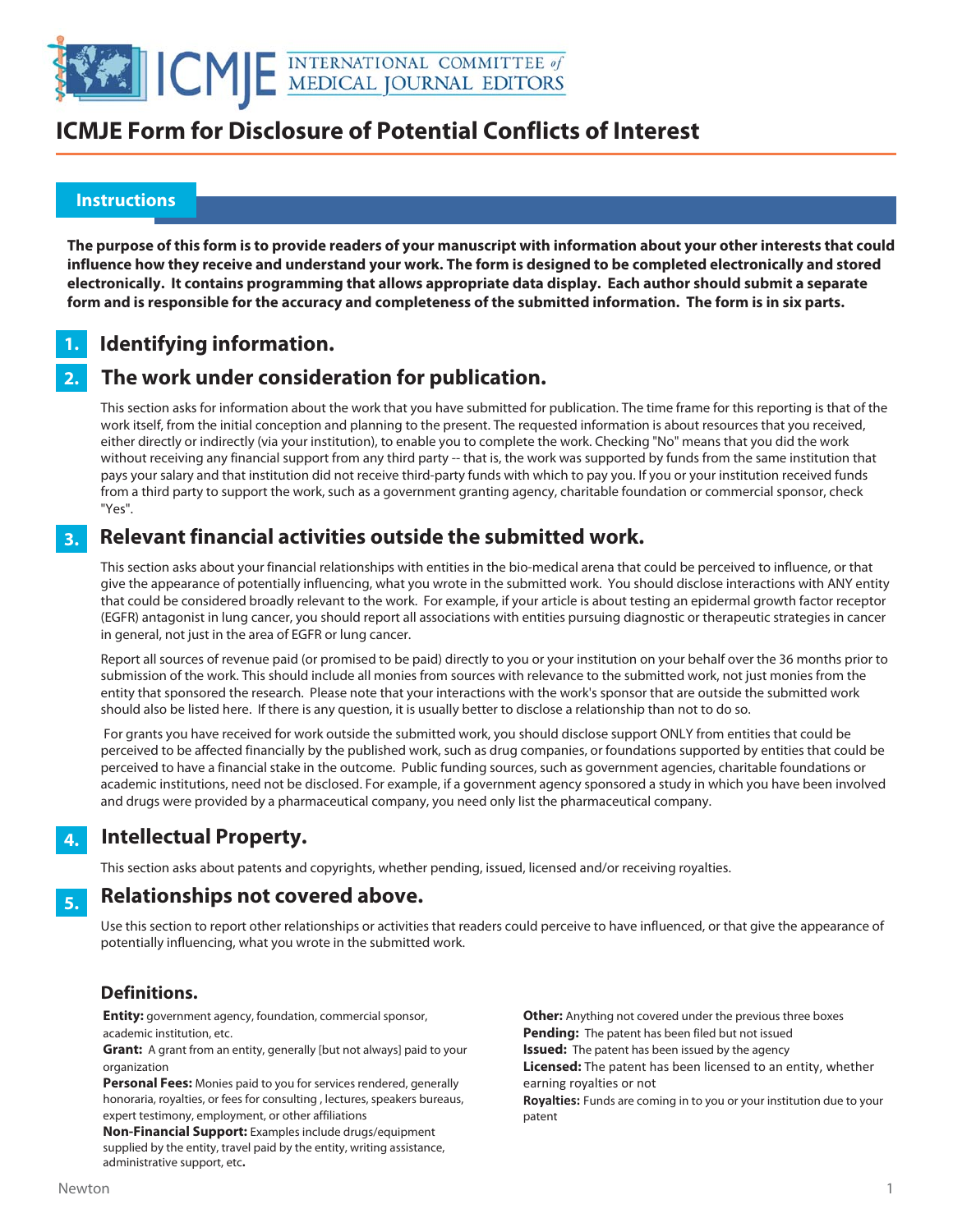

| Section 1.<br><b>Identifying Information</b> |                                         |                                                                                                                            |
|----------------------------------------------|-----------------------------------------|----------------------------------------------------------------------------------------------------------------------------|
| 1. Given Name (First Name)<br>Peter          | 2. Surname (Last Name)<br><b>Newton</b> | 3. Date<br>02-March-2018                                                                                                   |
| 4. Are you the corresponding author?         | $\sqrt{Y}$<br>No                        |                                                                                                                            |
| 5. Manuscript Title                          |                                         | Anterior Spinal Growth Tethering for Immature Patients with Scoliosis - A Retrospective Look 2 to 4 Years Post-operatively |

6. Manuscript Identifying Number (if you know it)

## **The Work Under Consideration for Publication**

Did you or your institution **at any time** receive payment or services from a third party (government, commercial, private foundation, etc.) for any aspect of the submitted work (including but not limited to grants, data monitoring board, study design, manuscript preparation, statistical analysis, etc.)?

Are there any relevant conflicts of interest?  $\Box$  Yes  $\Box$  No

# **Relevant financial activities outside the submitted work. Section 3. Relevant financial activities outset**

Place a check in the appropriate boxes in the table to indicate whether you have financial relationships (regardless of amount of compensation) with entities as described in the instructions. Use one line for each entity; add as many lines as you need by clicking the "Add +" box. You should report relationships that were **present during the 36 months prior to publication**.

Are there any relevant conflicts of interest?  $\sqrt{\ }$  Yes  $\Box$  No

If yes, please fill out the appropriate information below.

| <b>Name of Entity</b>                 | Grant?       | Fees <sup>5</sup> | Personal Non-Financial<br>Support <sup>5</sup> | Other:       | <b>Comments</b>                                                                                                               |  |
|---------------------------------------|--------------|-------------------|------------------------------------------------|--------------|-------------------------------------------------------------------------------------------------------------------------------|--|
| Setting Scoliosis Straight Foundation |              |                   |                                                | $\checkmark$ | Board membership (no<br>compensation)                                                                                         |  |
| Rady Children's Specialists           |              |                   |                                                | $\sqrt{}$    | Board membership (no<br>compensation)                                                                                         |  |
| DePuy Synthes Spine                   | $\sqrt{}$    | $\checkmark$      |                                                |              | Consultant, speakers bureau,<br>royalties, payment for development<br>of educational programs, research<br>support, royalties |  |
| <b>SRS</b>                            | $\checkmark$ |                   |                                                |              | Board membership                                                                                                              |  |
| EOS imaging                           |              |                   |                                                |              | research support                                                                                                              |  |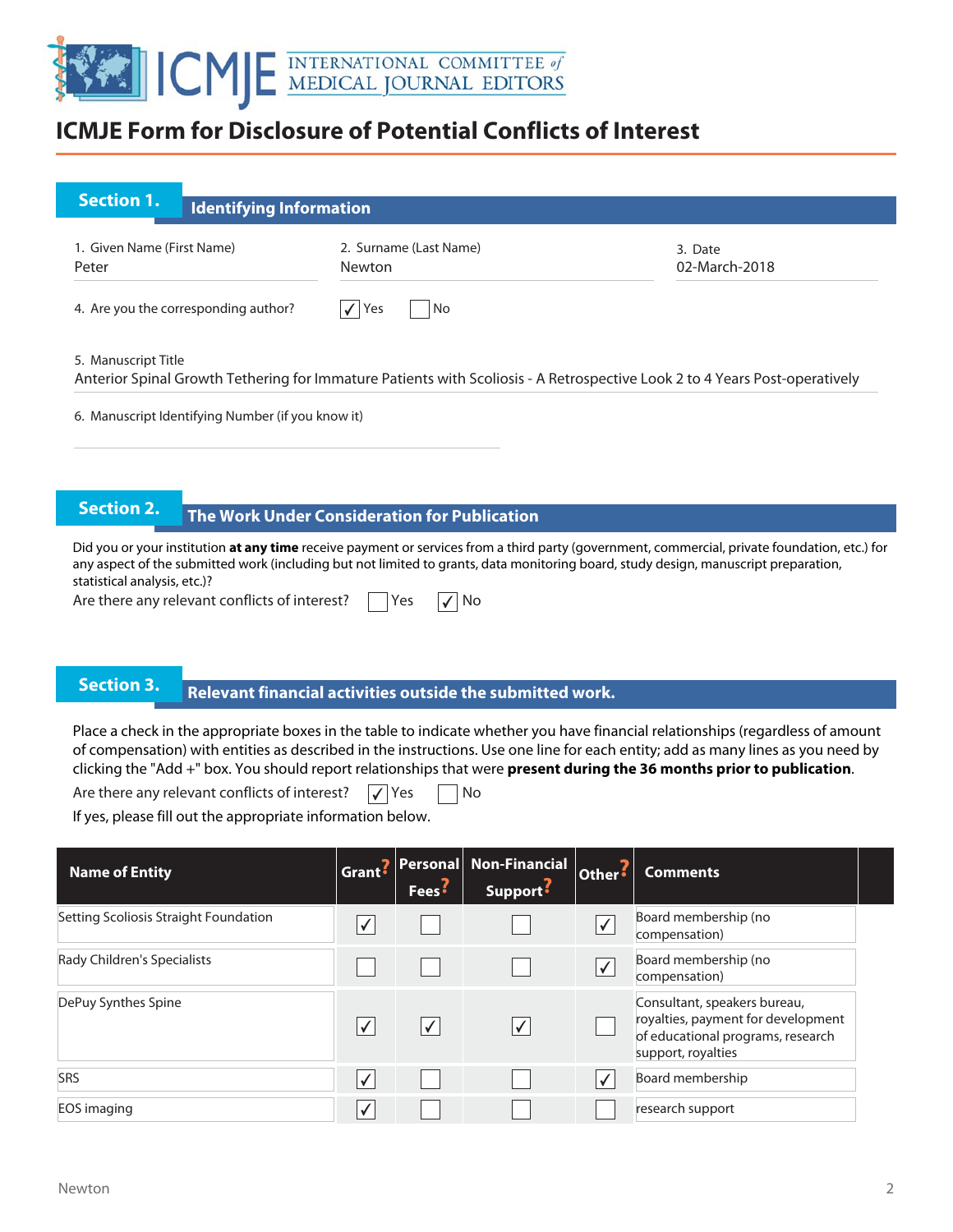

| <b>Name of Entity</b>                         | Grant <sup>:</sup> | Fees <sup>5</sup>              | Personal Non-Financial<br>Support? | $ $ Other $\epsilon$ | <b>Comments</b>                                       |  |
|-----------------------------------------------|--------------------|--------------------------------|------------------------------------|----------------------|-------------------------------------------------------|--|
| Thieme Publishing                             |                    | $\sqrt{}$                      |                                    |                      | Royalties                                             |  |
| <b>NuVasive</b>                               | $\checkmark$       |                                |                                    |                      | Research support                                      |  |
| Electrocore                                   |                    |                                |                                    |                      | Stocks/options                                        |  |
| Cubist                                        |                    | $\vert\blacktriangledown\vert$ |                                    |                      | Consultancy, data safety monitoring<br>board          |  |
| International Pediatric Orthopedic Think Tank |                    |                                |                                    | $\sqrt{}$            | Board membership (no<br>compensation)                 |  |
| Orthopediatrics                               | $\checkmark$       |                                | $\checkmark$                       | $\checkmark$         | Research Support, Institutional<br>Support            |  |
| K <sub>2</sub> M                              | $\sqrt{}$          | $ \checkmark $                 | $\sqrt{}$                          |                      | Consultancy, Research support,<br>product development |  |
| Alphatech                                     | $\checkmark$       |                                | $\checkmark$                       |                      | Research Support                                      |  |

### **Intellectual Property -- Patents & Copyrights**

Do you have any patents, whether planned, pending or issued, broadly relevant to the work?  $\sqrt{\sqrt{1}}$  Yes  $\Box$  No If yes, please fill out the appropriate information below. If you have more than one entity press the "ADD" button to add a row. Excess rows can be removed by pressing the "X" button.

| Patent <sup>5</sup>                                                             | Pending: Issued: Licensed: Royalties: |              |              | Licensee <sup>?</sup>  | <b>Comments</b> |  |
|---------------------------------------------------------------------------------|---------------------------------------|--------------|--------------|------------------------|-----------------|--|
| Anchoring systems and methods for<br>correcting spinal deformities<br>(8540754) |                                       |              | $\checkmark$ | DePuy Synthes<br>Spine |                 |  |
| Low profile spinal tethering systems<br>(8123749)                               |                                       | $\checkmark$ | $\checkmark$ | DePuy Spine, Inc.      |                 |  |
| Screw placement quide (7981117)                                                 |                                       | $\sqrt{ }$   | $\checkmark$ | DePuy Spine, Inc.      |                 |  |
| Compressor for use in minimally<br>invasive surgery (7189244)                   |                                       | $\checkmark$ | $\checkmark$ | DePuy Spine, Inc.      |                 |  |
| Posterior spinal fixation                                                       |                                       |              |              | K <sub>2</sub> M       |                 |  |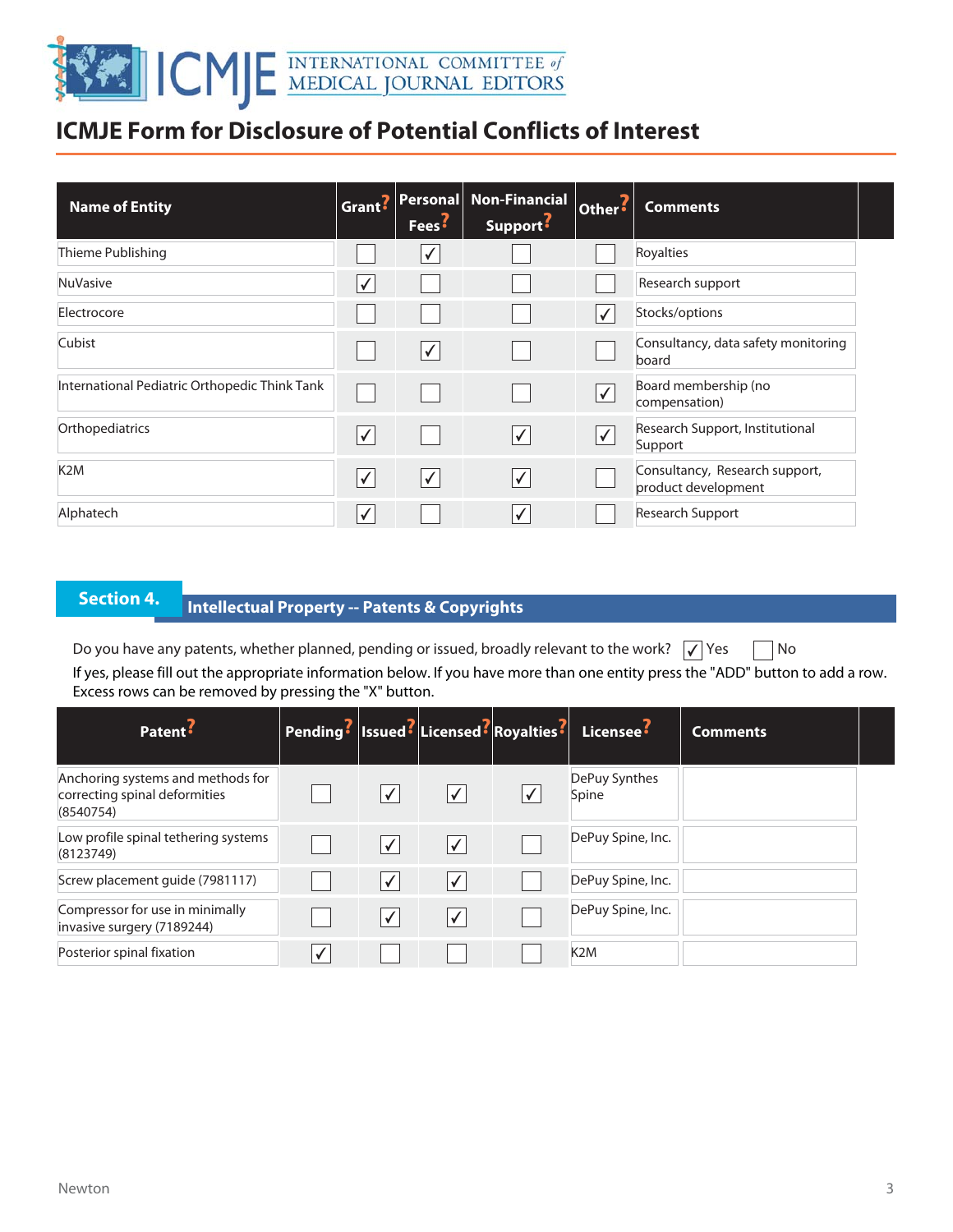

### **Section 5.** Relationships not covered above

Are there other relationships or activities that readers could perceive to have influenced, or that give the appearance of potentially influencing, what you wrote in the submitted work?

Yes, the following relationships/conditions/circumstances are present (explain below):

 $\sqrt{\ }$  No other relationships/conditions/circumstances that present a potential conflict of interest

At the time of manuscript acceptance, journals will ask authors to confirm and, if necessary, update their disclosure statements. On occasion, journals may ask authors to disclose further information about reported relationships.

### **Section 6. Disclosure Statement**

Based on the above disclosures, this form will automatically generate a disclosure statement, which will appear in the box below.

Dr. Newton reports grants and other from Setting Scoliosis Straight Foundation, other from Rady Children's Specialists, grants, personal fees and non-financial support from DePuy Synthes Spine, grants and other from SRS, grants from EOS imaging, personal fees from Thieme Publishing, grants from NuVasive, other from Electrocore, personal fees from Cubist, other from International Pediatric Orthopedic Think Tank, grants, non-financial support and other from Orthopediatrics, grants, personal fees and non-financial support from K2M, grants and non-financial support from Alphatech, outside the submitted work; In addition, Dr. Newton has a patent Anchoring systems and methods for correcting spinal deformities (8540754) with royalties paid to DePuy Synthes Spine, a patent Low profile spinal tethering systems (8123749) licensed to DePuy Spine, Inc., a patent Screw placement guide (7981117) licensed to DePuy Spine, Inc., a patent Compressor for use in minimally invasive surgery (7189244) licensed to DePuy Spine, Inc., and a patent Posterior spinal fixation pending to K2M.

### **Evaluation and Feedback**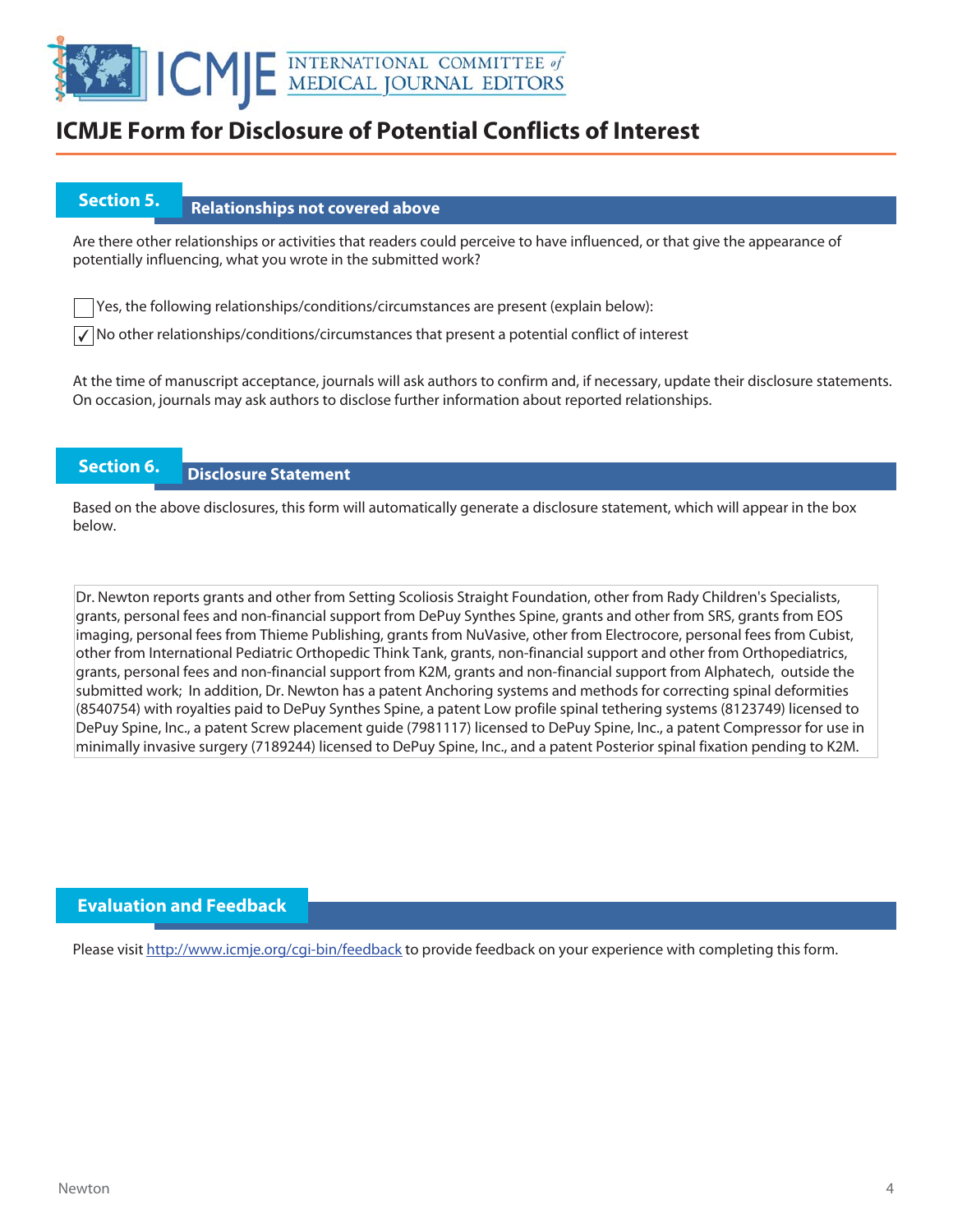

### **Instructions**

 

> **The purpose of this form is to provide readers of your manuscript with information about your other interests that could influence how they receive and understand your work. The form is designed to be completed electronically and stored electronically. It contains programming that allows appropriate data display. Each author should submit a separate form and is responsible for the accuracy and completeness of the submitted information. The form is in six parts.**

#### **Identifying information. 1.**

#### **The work under consideration for publication. 2.**

This section asks for information about the work that you have submitted for publication. The time frame for this reporting is that of the work itself, from the initial conception and planning to the present. The requested information is about resources that you received, either directly or indirectly (via your institution), to enable you to complete the work. Checking "No" means that you did the work without receiving any financial support from any third party -- that is, the work was supported by funds from the same institution that pays your salary and that institution did not receive third-party funds with which to pay you. If you or your institution received funds from a third party to support the work, such as a government granting agency, charitable foundation or commercial sponsor, check "Yes".

#### **Relevant financial activities outside the submitted work. 3.**

This section asks about your financial relationships with entities in the bio-medical arena that could be perceived to influence, or that give the appearance of potentially influencing, what you wrote in the submitted work. You should disclose interactions with ANY entity that could be considered broadly relevant to the work. For example, if your article is about testing an epidermal growth factor receptor (EGFR) antagonist in lung cancer, you should report all associations with entities pursuing diagnostic or therapeutic strategies in cancer in general, not just in the area of EGFR or lung cancer.

Report all sources of revenue paid (or promised to be paid) directly to you or your institution on your behalf over the 36 months prior to submission of the work. This should include all monies from sources with relevance to the submitted work, not just monies from the entity that sponsored the research. Please note that your interactions with the work's sponsor that are outside the submitted work should also be listed here. If there is any question, it is usually better to disclose a relationship than not to do so.

 For grants you have received for work outside the submitted work, you should disclose support ONLY from entities that could be perceived to be affected financially by the published work, such as drug companies, or foundations supported by entities that could be perceived to have a financial stake in the outcome. Public funding sources, such as government agencies, charitable foundations or academic institutions, need not be disclosed. For example, if a government agency sponsored a study in which you have been involved and drugs were provided by a pharmaceutical company, you need only list the pharmaceutical company.

#### **Intellectual Property. 4.**

This section asks about patents and copyrights, whether pending, issued, licensed and/or receiving royalties.

#### **Relationships not covered above. 5.**

Use this section to report other relationships or activities that readers could perceive to have influenced, or that give the appearance of potentially influencing, what you wrote in the submitted work.

### **Definitions.**

**Entity:** government agency, foundation, commercial sponsor, academic institution, etc.

**Grant:** A grant from an entity, generally [but not always] paid to your organization

**Personal Fees:** Monies paid to you for services rendered, generally honoraria, royalties, or fees for consulting , lectures, speakers bureaus, expert testimony, employment, or other affiliations

**Non-Financial Support:** Examples include drugs/equipment supplied by the entity, travel paid by the entity, writing assistance, administrative support, etc**.**

**Other:** Anything not covered under the previous three boxes **Pending:** The patent has been filed but not issued **Issued:** The patent has been issued by the agency **Licensed:** The patent has been licensed to an entity, whether earning royalties or not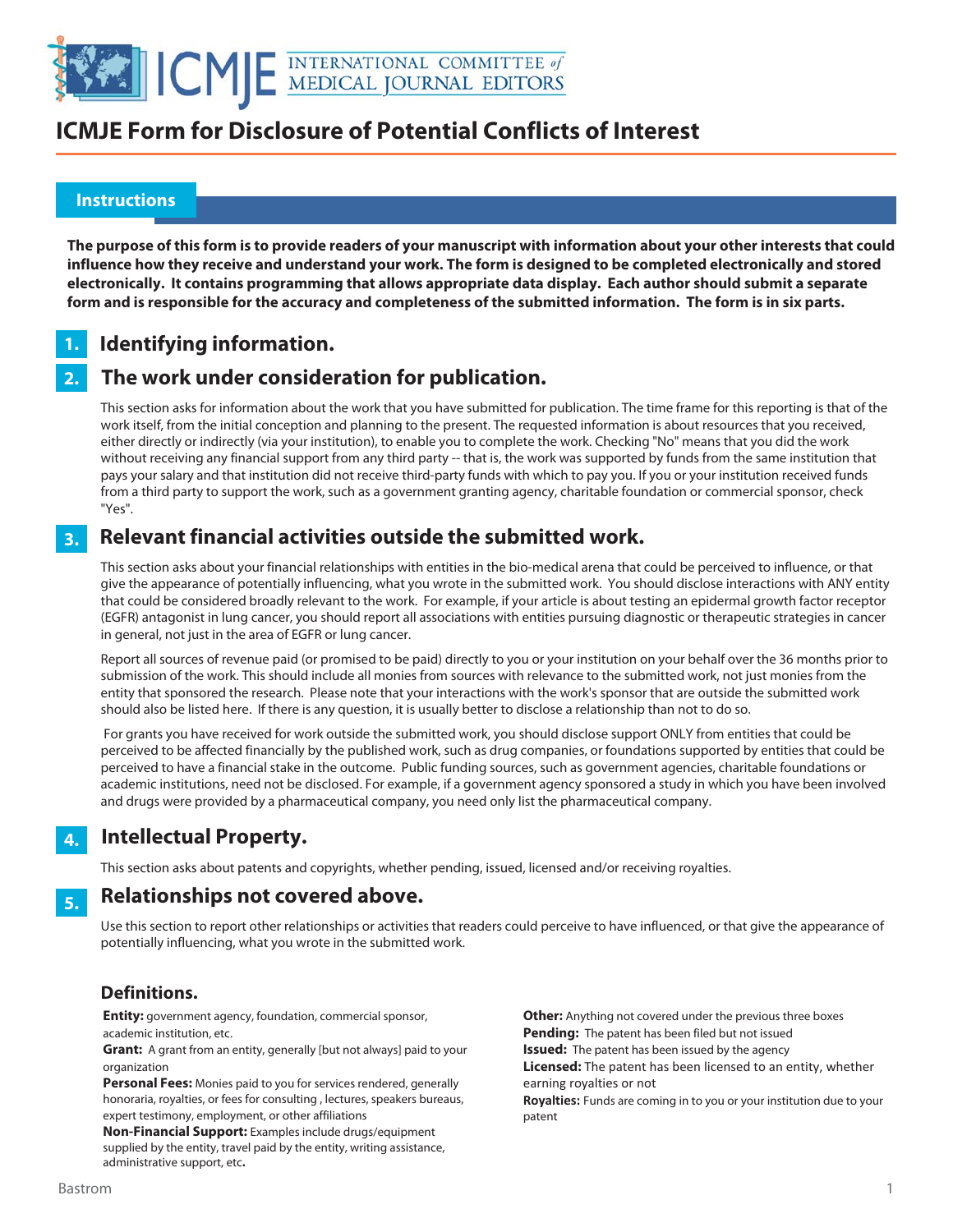

| <b>Section 1.</b><br><b>Identifying Information</b>                                                                                                                                                                                                                                                                                                                                         |                                                           |                                                 |                             |  |  |  |
|---------------------------------------------------------------------------------------------------------------------------------------------------------------------------------------------------------------------------------------------------------------------------------------------------------------------------------------------------------------------------------------------|-----------------------------------------------------------|-------------------------------------------------|-----------------------------|--|--|--|
| 1. Given Name (First Name)<br><b>Tracey</b>                                                                                                                                                                                                                                                                                                                                                 | 2. Surname (Last Name)<br><b>Bastrom</b>                  |                                                 | 3. Date<br>27-February-2018 |  |  |  |
| 4. Are you the corresponding author?                                                                                                                                                                                                                                                                                                                                                        | $\sqrt{N}$<br>Yes                                         | Corresponding Author's Name<br>Peter Newton, MD |                             |  |  |  |
| 5. Manuscript Title<br>Anterior Spinal Growth Tethering for Immature Patients with Scoliosis - A Retrospective Look 2 to 4 Years Post-operatively                                                                                                                                                                                                                                           |                                                           |                                                 |                             |  |  |  |
| 6. Manuscript Identifying Number (if you know it)                                                                                                                                                                                                                                                                                                                                           |                                                           |                                                 |                             |  |  |  |
|                                                                                                                                                                                                                                                                                                                                                                                             |                                                           |                                                 |                             |  |  |  |
|                                                                                                                                                                                                                                                                                                                                                                                             |                                                           |                                                 |                             |  |  |  |
| <b>Section 2.</b>                                                                                                                                                                                                                                                                                                                                                                           | <b>The Work Under Consideration for Publication</b>       |                                                 |                             |  |  |  |
| Did you or your institution at any time receive payment or services from a third party (government, commercial, private foundation, etc.) for<br>any aspect of the submitted work (including but not limited to grants, data monitoring board, study design, manuscript preparation,<br>statistical analysis, etc.)?                                                                        |                                                           |                                                 |                             |  |  |  |
| Are there any relevant conflicts of interest?                                                                                                                                                                                                                                                                                                                                               | $\sqrt{ N}$<br>Yes                                        |                                                 |                             |  |  |  |
|                                                                                                                                                                                                                                                                                                                                                                                             |                                                           |                                                 |                             |  |  |  |
|                                                                                                                                                                                                                                                                                                                                                                                             |                                                           |                                                 |                             |  |  |  |
| <b>Section 3.</b>                                                                                                                                                                                                                                                                                                                                                                           | Relevant financial activities outside the submitted work. |                                                 |                             |  |  |  |
| Place a check in the appropriate boxes in the table to indicate whether you have financial relationships (regardless of amount<br>of compensation) with entities as described in the instructions. Use one line for each entity; add as many lines as you need by<br>clicking the "Add +" box. You should report relationships that were present during the 36 months prior to publication. |                                                           |                                                 |                             |  |  |  |
| Are there any relevant conflicts of interest?                                                                                                                                                                                                                                                                                                                                               | $\sqrt{ }$ No<br>Yes                                      |                                                 |                             |  |  |  |

| Do you have any patents, whether planned, pending or issued, broadly relevant to the work? $\Box$ Yes $\Box$ No |  |
|-----------------------------------------------------------------------------------------------------------------|--|
|                                                                                                                 |  |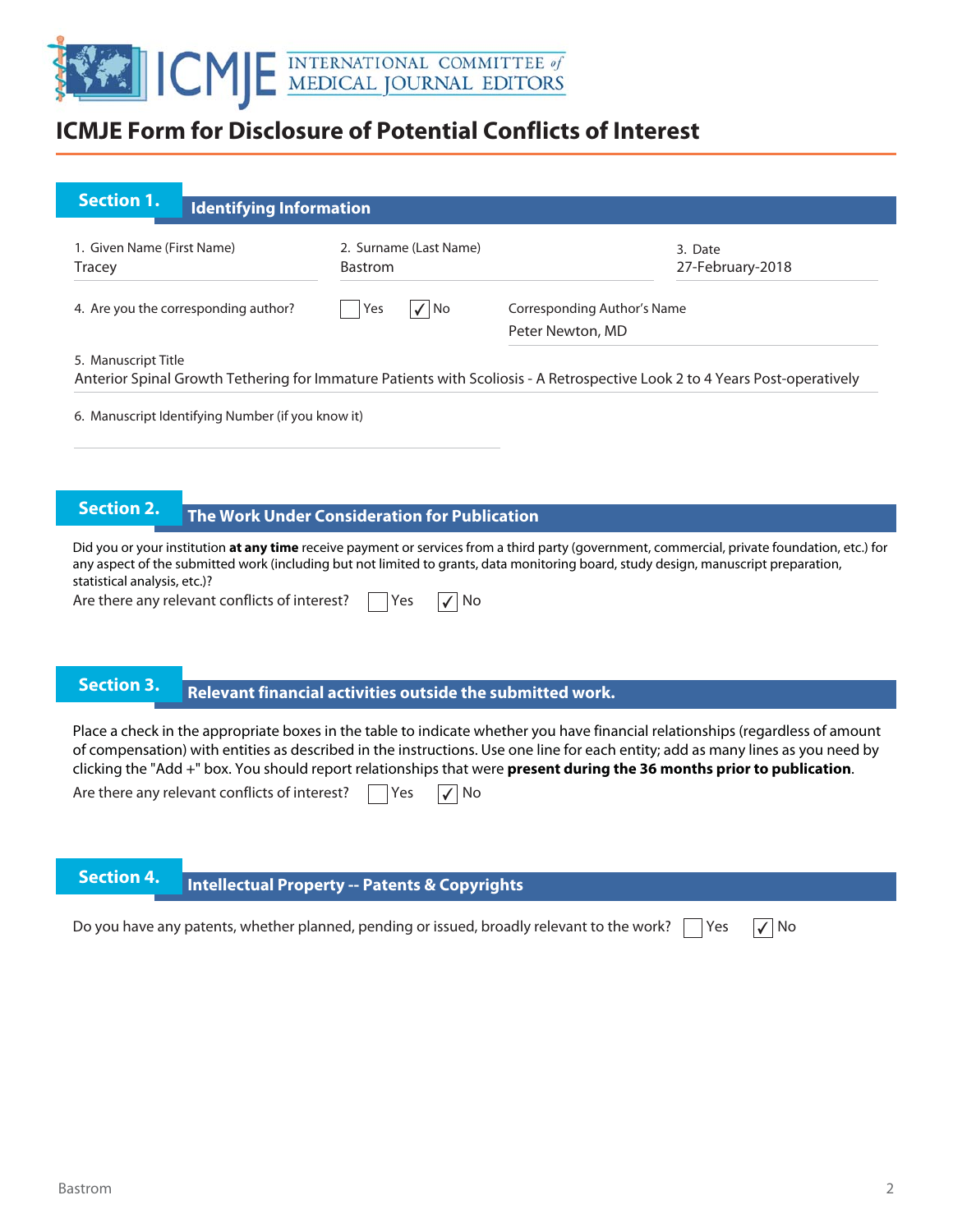

### **Section 5.** Relationships not covered above

Are there other relationships or activities that readers could perceive to have influenced, or that give the appearance of potentially influencing, what you wrote in the submitted work?

Yes, the following relationships/conditions/circumstances are present (explain below):

 $\sqrt{\ }$  No other relationships/conditions/circumstances that present a potential conflict of interest

At the time of manuscript acceptance, journals will ask authors to confirm and, if necessary, update their disclosure statements. On occasion, journals may ask authors to disclose further information about reported relationships.

### **Section 6. Disclosure Statement**

Based on the above disclosures, this form will automatically generate a disclosure statement, which will appear in the box below.

Ms. Bastrom has nothing to disclose.

### **Evaluation and Feedback**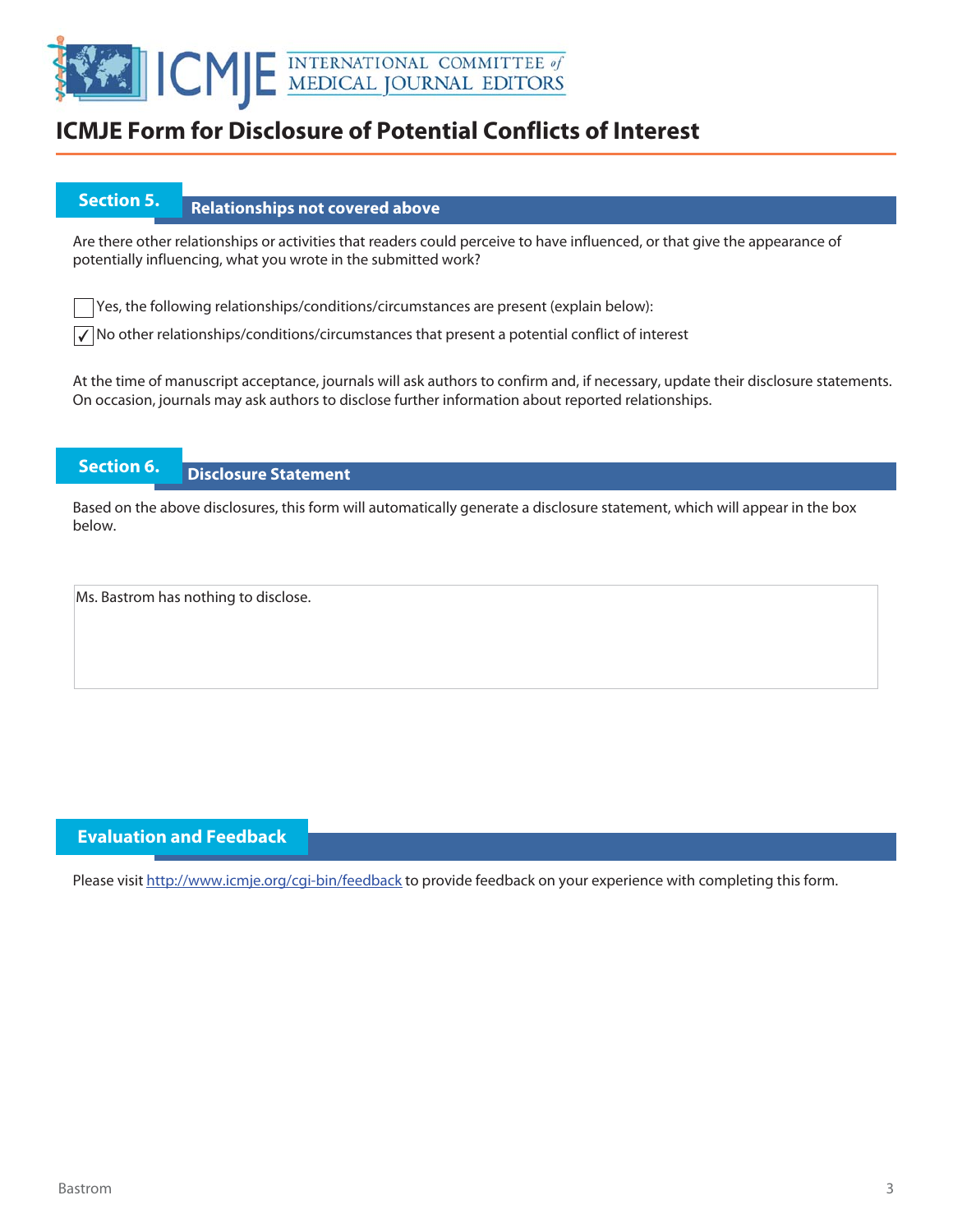

### **Instructions**

 

> **The purpose of this form is to provide readers of your manuscript with information about your other interests that could influence how they receive and understand your work. The form is designed to be completed electronically and stored electronically. It contains programming that allows appropriate data display. Each author should submit a separate form and is responsible for the accuracy and completeness of the submitted information. The form is in six parts.**

#### **Identifying information. 1.**

#### **The work under consideration for publication. 2.**

This section asks for information about the work that you have submitted for publication. The time frame for this reporting is that of the work itself, from the initial conception and planning to the present. The requested information is about resources that you received, either directly or indirectly (via your institution), to enable you to complete the work. Checking "No" means that you did the work without receiving any financial support from any third party -- that is, the work was supported by funds from the same institution that pays your salary and that institution did not receive third-party funds with which to pay you. If you or your institution received funds from a third party to support the work, such as a government granting agency, charitable foundation or commercial sponsor, check "Yes".

#### **Relevant financial activities outside the submitted work. 3.**

This section asks about your financial relationships with entities in the bio-medical arena that could be perceived to influence, or that give the appearance of potentially influencing, what you wrote in the submitted work. You should disclose interactions with ANY entity that could be considered broadly relevant to the work. For example, if your article is about testing an epidermal growth factor receptor (EGFR) antagonist in lung cancer, you should report all associations with entities pursuing diagnostic or therapeutic strategies in cancer in general, not just in the area of EGFR or lung cancer.

Report all sources of revenue paid (or promised to be paid) directly to you or your institution on your behalf over the 36 months prior to submission of the work. This should include all monies from sources with relevance to the submitted work, not just monies from the entity that sponsored the research. Please note that your interactions with the work's sponsor that are outside the submitted work should also be listed here. If there is any question, it is usually better to disclose a relationship than not to do so.

 For grants you have received for work outside the submitted work, you should disclose support ONLY from entities that could be perceived to be affected financially by the published work, such as drug companies, or foundations supported by entities that could be perceived to have a financial stake in the outcome. Public funding sources, such as government agencies, charitable foundations or academic institutions, need not be disclosed. For example, if a government agency sponsored a study in which you have been involved and drugs were provided by a pharmaceutical company, you need only list the pharmaceutical company.

### **Intellectual Property. 4.**

This section asks about patents and copyrights, whether pending, issued, licensed and/or receiving royalties.

#### **Relationships not covered above. 5.**

Use this section to report other relationships or activities that readers could perceive to have influenced, or that give the appearance of potentially influencing, what you wrote in the submitted work.

### **Definitions.**

**Entity:** government agency, foundation, commercial sponsor, academic institution, etc.

**Grant:** A grant from an entity, generally [but not always] paid to your organization

**Personal Fees:** Monies paid to you for services rendered, generally honoraria, royalties, or fees for consulting , lectures, speakers bureaus, expert testimony, employment, or other affiliations

**Non-Financial Support:** Examples include drugs/equipment supplied by the entity, travel paid by the entity, writing assistance, administrative support, etc**.**

**Other:** Anything not covered under the previous three boxes **Pending:** The patent has been filed but not issued **Issued:** The patent has been issued by the agency **Licensed:** The patent has been licensed to an entity, whether earning royalties or not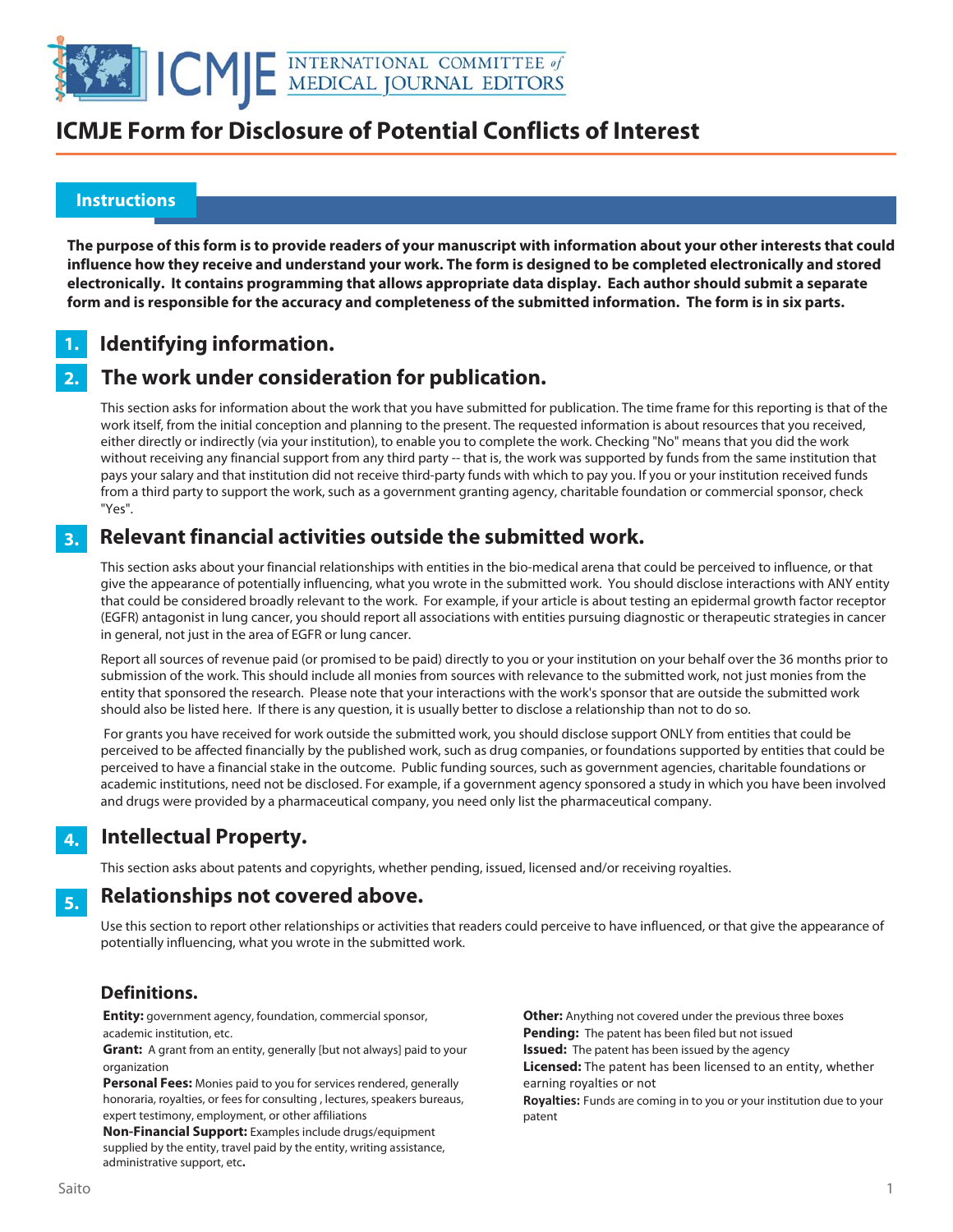

| <b>Section 1.</b><br><b>Identifying Information</b>                           |                                                           |                                                                                                                                                                                                                                                                                                                                                                                             |
|-------------------------------------------------------------------------------|-----------------------------------------------------------|---------------------------------------------------------------------------------------------------------------------------------------------------------------------------------------------------------------------------------------------------------------------------------------------------------------------------------------------------------------------------------------------|
| 1. Given Name (First Name)<br>Wataru                                          | 2. Surname (Last Name)<br>Saito                           | 3. Date<br>27-February-2018                                                                                                                                                                                                                                                                                                                                                                 |
| 4. Are you the corresponding author?                                          | $\sqrt{ N_0 }$<br>Yes                                     | Corresponding Author's Name<br>Peter Newton, MD                                                                                                                                                                                                                                                                                                                                             |
| 5. Manuscript Title                                                           |                                                           | Anterior Spinal Growth Tethering for Immature Patients with Scoliosis - A Retrospective Look 2 to 4 Years Post-operatively                                                                                                                                                                                                                                                                  |
| 6. Manuscript Identifying Number (if you know it)                             |                                                           |                                                                                                                                                                                                                                                                                                                                                                                             |
|                                                                               |                                                           |                                                                                                                                                                                                                                                                                                                                                                                             |
| <b>Section 2.</b>                                                             | <b>The Work Under Consideration for Publication</b>       |                                                                                                                                                                                                                                                                                                                                                                                             |
| statistical analysis, etc.)?<br>Are there any relevant conflicts of interest? | $\sqrt{ }$ No<br>Yes                                      | Did you or your institution at any time receive payment or services from a third party (government, commercial, private foundation, etc.) for<br>any aspect of the submitted work (including but not limited to grants, data monitoring board, study design, manuscript preparation,                                                                                                        |
|                                                                               |                                                           |                                                                                                                                                                                                                                                                                                                                                                                             |
| <b>Section 3.</b>                                                             | Relevant financial activities outside the submitted work. |                                                                                                                                                                                                                                                                                                                                                                                             |
| Are there any relevant conflicts of interest?                                 | $\checkmark$<br>Yes<br>No                                 | Place a check in the appropriate boxes in the table to indicate whether you have financial relationships (regardless of amount<br>of compensation) with entities as described in the instructions. Use one line for each entity; add as many lines as you need by<br>clicking the "Add +" box. You should report relationships that were present during the 36 months prior to publication. |

| Do you have any patents, whether planned, pending or issued, broadly relevant to the work? $\Box$ Yes $\Box$ No |  |
|-----------------------------------------------------------------------------------------------------------------|--|
|                                                                                                                 |  |